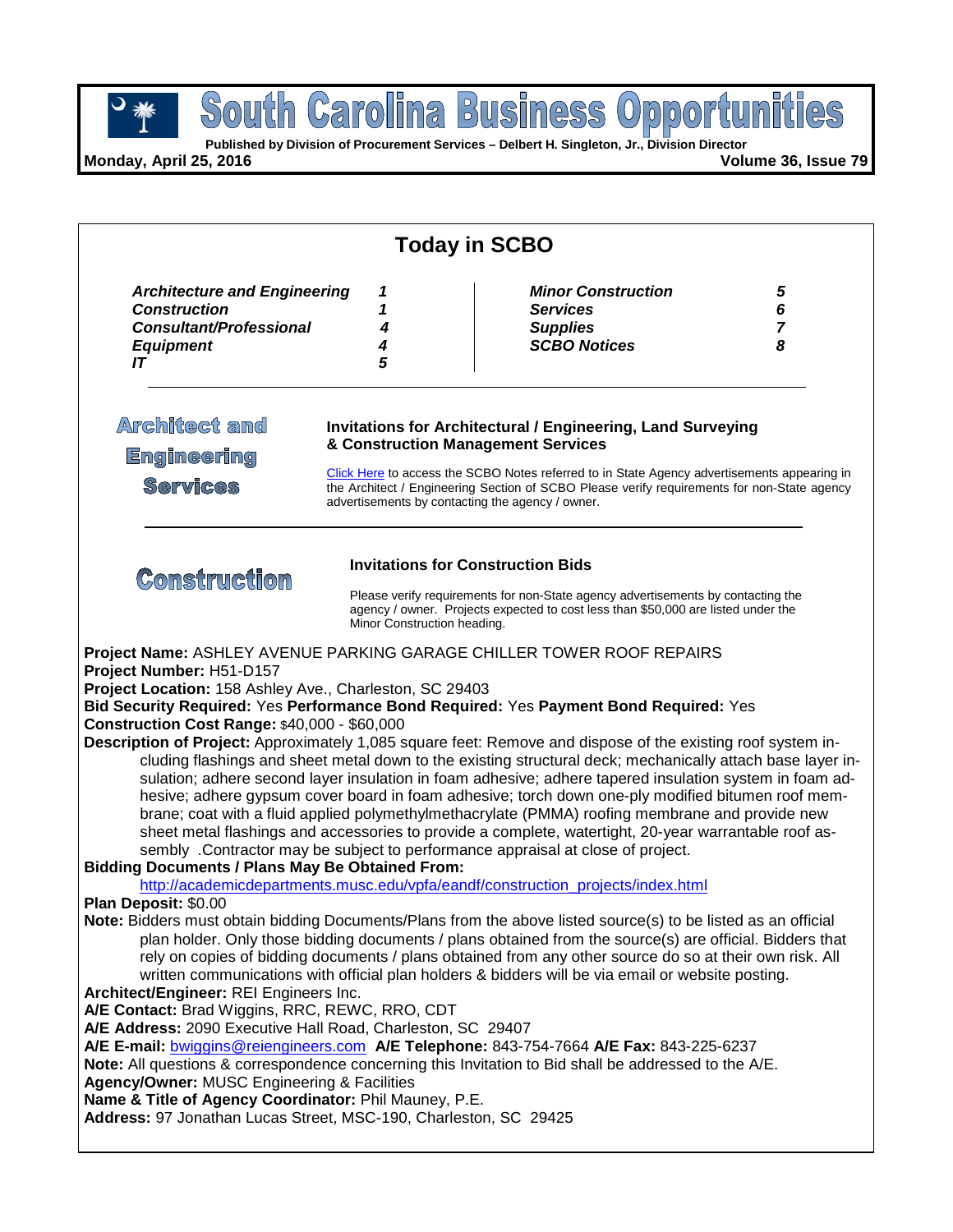### **Monday, April 25, 2016 2 Volume 36, Issue 79**

\_\_\_\_\_\_\_\_\_\_\_\_\_\_\_\_\_\_\_\_\_\_\_\_\_\_\_\_\_\_\_\_\_\_\_\_\_\_\_\_\_\_\_\_\_\_\_\_\_\_\_\_\_\_\_\_\_\_\_\_\_\_\_\_\_\_\_\_\_\_\_\_\_\_\_\_\_\_\_\_\_\_\_\_\_\_\_\_\_\_\_\_\_\_\_\_

**E-mail:** [mauney@musc.edu](mailto:mauney@musc.edu) **Telephone:** 843-792-2490 **Fax:** 843-792-0251 **Pre-Bid Conf./Site Visit:** Yes Non-mandatory **Pre-Bid Date/Time:** 5/4/2016 2:00pm **Place:** MUSC E&F, Room PG209, 97 Jonathan Lucas St **Bid Closing Date/Time:** 5/18/2016 2:00pm **Place:** MUSC E&F, Room PG209, 97 Jonathan Lucas St **Hand Deliver Bids To:** Phil Mauney 97 Jonathan Lucas Street PG208, Charleston, SC 29425 **Mail Bids To:** Phil Mauney 97 Jonathan Lucas Street MSC-190, Charleston, SC 29425

**Description:** 2016 RURAL ROAD IMPROVEMENT **Solicitation Number:** RFP #16-08 **Delivery Point:** Hampton, SC 29924 **Submit Offer By:** May 12, 2016 at 10:00am **Purchasing Agency:** Hampton County Public Works, 201 Jackson Avenue West, Hampton, SC 29924 **Buyer:** Blake Hodge, Director of Public Works, 803-914-2134, [lbhodge@hamptoncountysc.org](mailto:lbhodge@hamptoncountysc.org)  Download Solicitation From: [www.hamptoncountysc.org](http://www.hamptoncountysc.org/)

**Description:** PAVING CLIFTON DRIVE AND LONESOME DOVE Lane **Solicitation Number:** RFP #16-09 **Delivery Point:** Hampton, SC 29924 **Submit Offer By:** May 12, 2016 at 10:00am **Purchasing Agency:** Hampton County Public Works, 201 Jackson Avenue West, Hampton, SC 29924 **Buyer:** Blake Hodge, Director of Public Works, 803-914-2134, [lbhodge@hamptoncountysc.org](mailto:lbhodge@hamptoncountysc.org)  Download Solicitation From: [www.hamptoncountysc.org](http://www.hamptoncountysc.org/)

### **PRESTWOOD DRIVE AREA SEWER SYSTEM REHABILITATION**

Sealed Bids for the construction of the Prestwood Drive Area Sewer System Rehabilitation will be received by the City of Hartsville at 145 West Carolina Ave Hartsville, SC 29550 until 2:00pm on May 26, 2016, at which time the bids received will be publicly opened and read.

The Project consists of pipe bursting approximately 3,300 linear feet of existing 8" gravity sewer with 10" HDPE, removal and replacement of approximately 195 linear feet of existing 8" gravity sewer, rehabilitation of 8 existing manholes, and the installation of 8 new manholes. Bids will be received for a single prime contract.

Engineer: Hanna Engineering at 821 West Lucas Street in Florence, SC.

Prospective Bidders may examine the bidding documents at the Engineer's Office and the City of Hartsville located at 145 West Carolina Avenue on Mondays through Fridays between the hours of 9:00am and 4:00pm. The bidding documents may be obtained from the issuing office upon payment of \$125 for each set. Upon request and receipt of payment, the bidding documents will be transmitted via delivery service. Partial sets of bidding documents will not be available. Neither the Owner nor Engineer will be responsible for full or partial sets of Bidding Documents, including Addenda if any, obtained from other sources.

Bid security shall be furnished in accordance with the Instructions to Bidders. No bid will be considered unless the bidder is legally qualified under the provisions of the South Carolina Contractor's Licensing Law (South Carolina Code of Laws as amended on April 1, 1999, Chapter 11, Sections 40-11-10 through 40 11 428). Contractors shall have a classification of WL. No bidder may withdraw the bid within 90 days after the actual date of the opening and thereof.

\_\_\_\_\_\_\_\_\_\_\_\_\_\_\_\_\_\_\_\_\_\_\_\_\_\_\_\_\_\_\_\_\_\_\_\_\_\_\_\_\_\_\_\_\_\_\_\_\_\_\_\_\_\_\_\_\_\_\_\_\_\_\_\_\_\_\_\_\_\_\_\_\_\_\_\_\_\_\_\_\_\_\_\_\_\_\_\_\_\_\_\_\_\_\_\_

The Owner reserves the right to waive any informalities or to reject any or all bids. Owner: City of Hartsville, Natalie M. Zeigler City Manager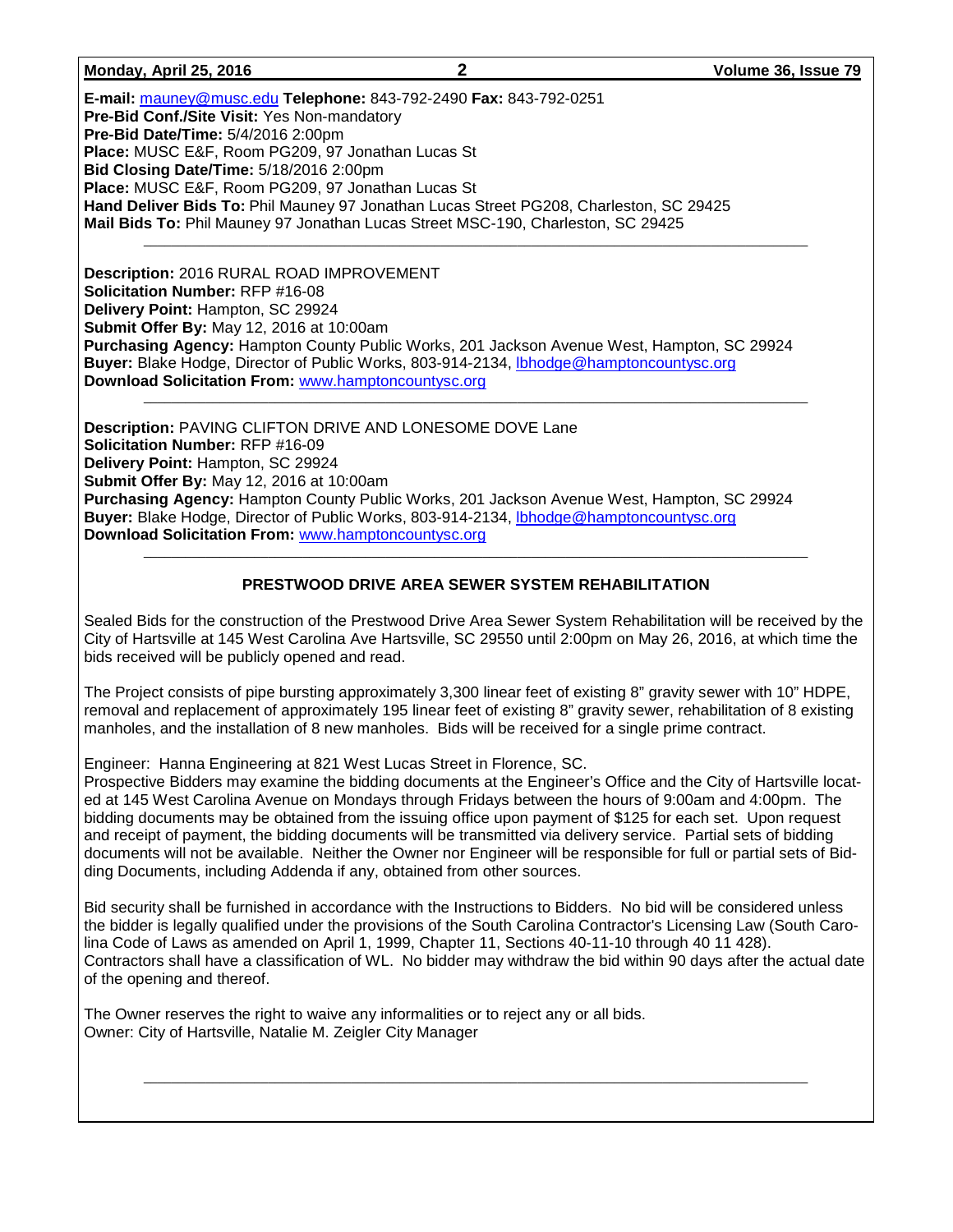### **Monday, April 25, 2016 3 Volume 36, Issue 79**

Description: The School District of Pickens County is accepting sealed bids for multipurpose gym floor replacements for Pickens Elementary and West End Schools.

Mandatory Pre-Bid Meeting: May 3, 2016 at 1:30pm at Pickens Elementary 567 Hampton Avenue, Pickens, SC 29671. Next will be West End Elementary at 314 Pelzer Highway, Easley, SC 29642.

Deadline for Questions: May 6, 2016 before 10:00am. All questions must be emailed to [KateWil](mailto:KateWilson@pickens.k12.sc.us)[son@pickens.k12.sc.us](mailto:KateWilson@pickens.k12.sc.us) .

Where to Print Solicitation: [www.pickens.k12.sc.us](http://www.pickens.k12.sc.us/) ; departments; procurement; solicitations & awards; print.

Bid Due: May 11, 2016 before 10:00am Submit to: School District of Pickens County, Attn: Procurement Services, 1348 Griffin Mill Road, Easley, SC 29640.You are invited to submit a sealed bid for the multipurpose gym floor replacements for Pickens Elementary and West End Schools. Sealed bids (One original and one copy) are due in the Procurement Department of the School District of Pickens County prior to 10:00am on May 11, 2016. Bids will be publicly opened at 10:00 a.m. EST. You or a representative of your firm is invited to attend.

Contract Term: The initial term of the contract resulting from this IFB needs to begin week of May 28, 2016 starting at West End Elementary first. This will be awarded on approximately May 7, 2016. Bids received after the opening time will not be considered. Bids transmitted by fax will not accepted.

Please note: The School District of Pickens County assumes no responsibility for the delivery of the solicitation, addendum or solicitation response via the U.S. Postal Service, UPS, Fed EX, electronic transmission, or any other means. This contract will be awarded to the responsive offeror whose bid is determined to be the most advantageous to the School District of Pickens County. However, the District has the right to reject any and all, or portions of bids received. In all cases, the District will be the sole judge as to whether a proposer's bid has or has not satisfactorily met the requirements of this IFB. The District is not required to furnish a statement of the reason(s) why a bid was not deemed to be the most advantageous nor will it be required to furnish any information regarding the IFB. The award to the successful proposer regarding this solicitation will be posted in the Procurement Department, 1348 Griffin Mill Road, Easley, SC 29640 and/or online at [www.pickens.k12.scs.us](http://www.pickens.k12.scs.us/) . The School District of Pickens County Procurement Code and Regulations supersede and govern any and all documents and/or policies, whether stated or implied. Any questions concerning the bid process should be directed to Kate Wilson, Coordinator of Procurement, at 864- 397-1035.

## **SS08 DEPOT ROAD SEWER REHABILITATION PROJECT**

Sealed bids for the construction of SS08 Depot Road Sewer Rehabilitation Project will be received by the Beaufort-Jasper Water & Sewer Authority (BJWSA) at 6 Snake Road, Okatie, SC, until 2:00pm on, May 26, 2016 and shortly thereafter the bids will be opened publicly and read aloud. Contractors submitting a Bid on this project must be qualified under provisions of the Contractor's Licensing Law (1976 Code, Sections 4-11-10, et. seq). Bidders must show classification and contractor's license number on the outside of bid envelope.

General description of work: This project includes cleaning and televising approximately 17,600 feet of 8" to 15" sewer; performing point repairs to repair specific sewer defects via excavation; lining up to approximately 14,000 feet of 8" to 15" clay sanitary sewers as deemed necessary via cured-in-place pipe lining (CIPP); rehabilitating service laterals via replacement or with cured-in-place pipe lining and performing all associated work including removing protruding service laterals, re-connecting active service laterals to the lining, installing cleanouts, and performing product tests; and rehabilitating up to 70 manholes as deemed necessary using an approved specialized cementitious mortar product or epoxy as specified, rebuilding existing benches and inverts, sealing specific infiltration leaks through manhole walls, and performing other miscellaneous manhole rehabilitation work as directed.

Mandatory Pre-Bid Conference: A mandatory Pre-Bid Conference will be held at the Owner's office on May 12, 2016 at 1:30pm. Bids will not be accepted from Contractors that do not attend the Pre-Bid conference. Type of bid: Bid shall be on a firm unit price for each of the bid Items identified on the bid form.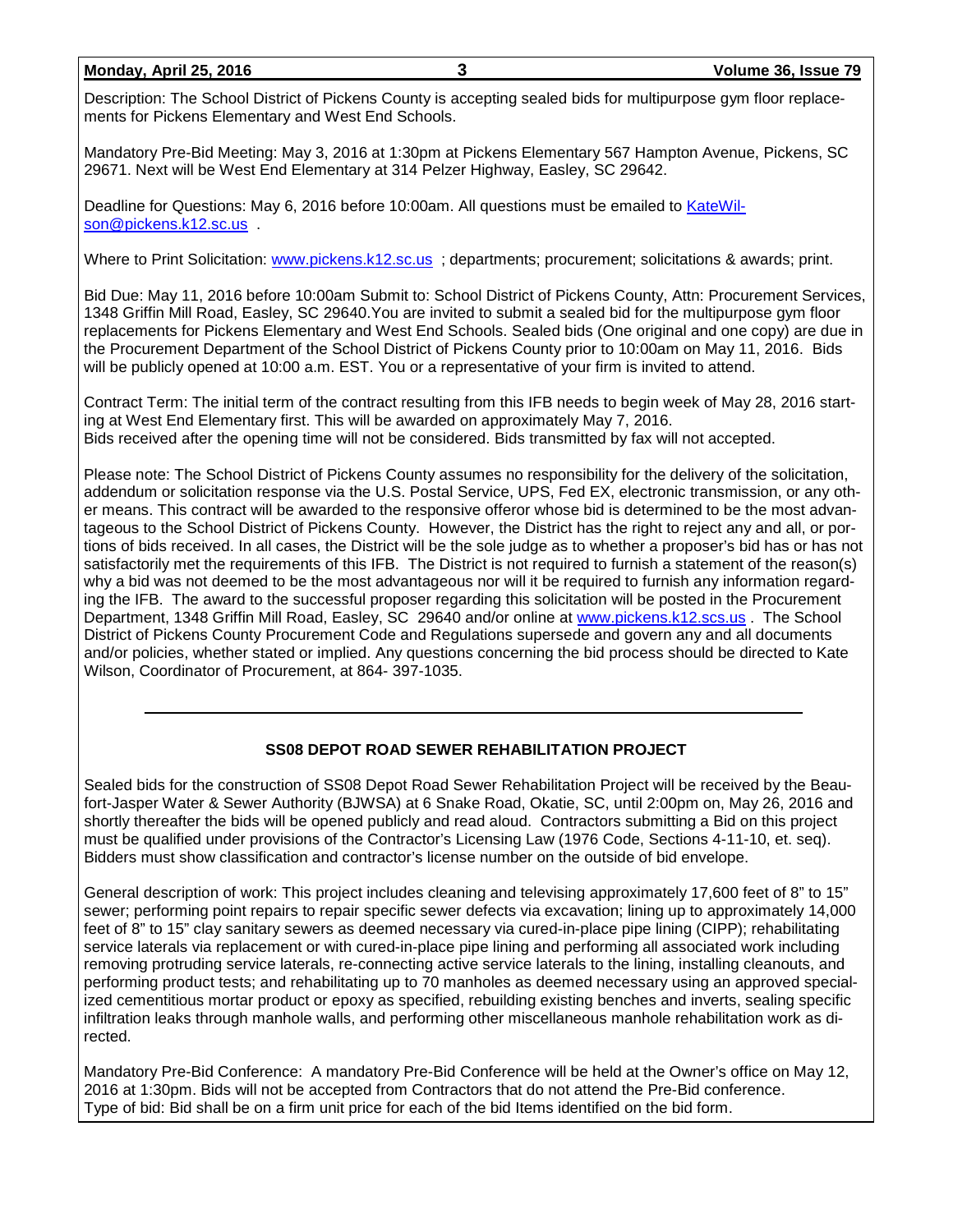| <u>Monday, April 25, 2016</u> |  |  |  |
|-------------------------------|--|--|--|
|-------------------------------|--|--|--|

## **Monday, April 25, 2016 4 Volume 36, Issue 79**

Document examination and procurements: The Bidding and Contract Documents may be examined at the following locations: Beaufort-Jasper Water & Sewer Authority (BJWSA) at 6 Snake Road, Okatie, SC Frazier Engineering, P.A., 6592 Bob White Trail, Stanley, NC 28164

Various Plan Rooms

Copies of the bidding and contract documents may be purchased from the Issuing Office which is as follows: Frazier Engineering, P.A., 6592 Bob White Trail, Stanley, NC 28164 Phone: 704- 822-8444 Fax: 704-822-8666. Set of bidding and contract documents with full size drawings: \$75.00 No partial sets of specifications or drawings will be issued.

Questions: Any questions concerning the Invitation for Bid must be addressed to Aaron Frazier, P.E., e-mail address [afrazier@frazier-engineering.com](mailto:afrazier@frazier-engineering.com) or by fax at 704- 822-8666. Please be advised that no further questions regarding this project will be addressed after the Friday prior to the bid opening.

Bid security: Each Bid shall be accompanied by bid security as described in Section 00100 - Instructions to Bidders. Contract Security: The successful BIDDER will be required to furnish Performance and Payment Bonds as described in Section 00700 - General Conditions.

Qualification of bidders: Requirements concerning the qualifications of bidders are described in Section 00100 - Instructions to bidders.

Owner's right to reject bids: Beaufort-Jasper Water & Sewer Authority reserves the right to waive irregularities and to reject bids. No bidder may withdraw his bid within sixty days after the actual date of the opening thereof.

## **Consultant / Professional**

**Description:** PREP ASSIST FOR IMPLEMENTATION OF MSCSM **Solicitation Number:** 5400011441 **Submit Offer By:** 05/03/2016 11:00am **Purchasing Agency:** SCDHHS 1801 Main Street, 6th Floor Columbia, SC 29201 **Buyer:** VICTORIA EASTERLIN **Email:** [EASTERV@scdhhs.gov](mailto:EASTERV@scdhhs.gov) **Download Solicitation From:**  <http://webprod.cio.sc.gov/SCSolicitationWeb/solicitationAttachment.do?solicitnumber=5400011441>

## Equipment

\_\_\_\_\_\_\_\_\_\_\_\_\_\_\_\_\_\_\_\_\_\_\_\_\_\_\_\_\_\_\_\_\_\_\_\_\_\_\_\_\_\_\_\_\_\_\_\_\_\_\_\_\_\_\_\_\_\_\_\_\_\_\_\_\_\_\_\_\_\_\_\_\_\_\_\_\_\_\_\_\_\_\_\_\_\_\_\_\_\_\_\_\_\_\_\_

**Description: HOT/COLD FOOD TRANSPORT VEHICLE Solicitation Number:** 042016 **Delivery Point:** Darlington, SC **Submit Offer By:** May 2, 2016 5:00pm **Purchasing Agency:** Darlington County Council on Aging **Buyer:** Jackie Anderson, 843-393-8521, [dccoa@sc.rr.com](mailto:dccoa@sc.rr.com)

**Description:** CNC PLASMA CUTTER WITH 4 FOOT BY 4 FOOT TABLE **Solicitation Number:** 2015/2016-17 Re-Submit **Delivery Point:** Gaffney, SC **Submit Offer By:** May 10, 2016 2:00pm **Purchasing Agency:** Cherokee County School District, 141 Twin Lake Road, Gaffney, SC 29341 **Buyer:** Pamela Phillips, 864-206-2265 **Download Solicitation From:** [www.cherokee1.k12.sc.us](http://www.cherokee1.k12.sc.us/) , Departments, Finance, Bid Information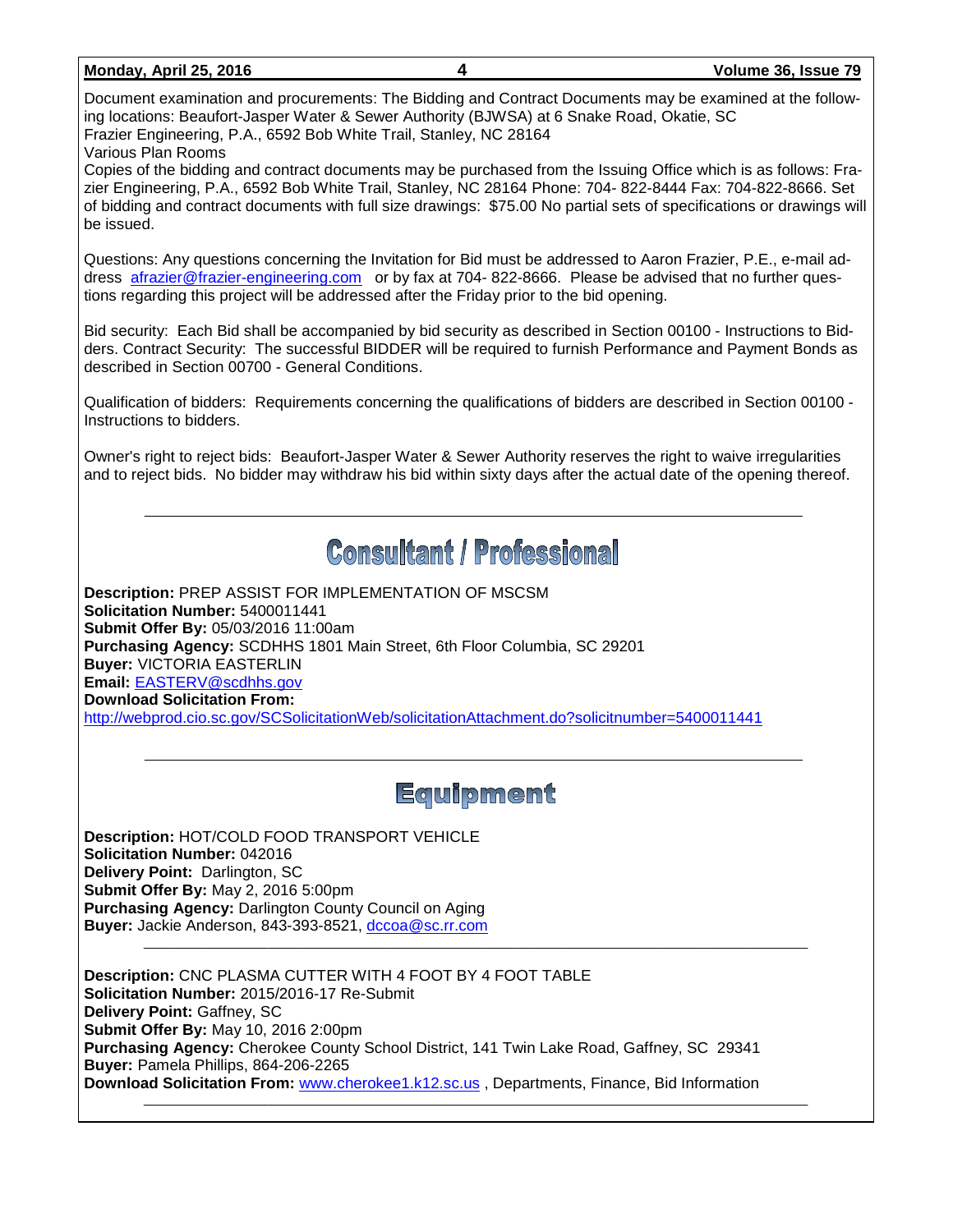### **Monday, April 25, 2016 5 Volume 36, Issue 79**

**Description:** CLOVER SCHOOL DISTRICT TWO IS REQUESTING QUOTES FROM QUALIFIED VENDOR FOR BAND INSTRUMENTS. **Solicitation Number:** 15-1013 **Delivery Point:** Clover, SC **Submit Offer By:** May 26, 2016 2:00pm **Purchasing Agency:** Clover School District, 604 Bethel Street, Clover SC 29710 Bid Request To Buyer: George Pendleton, 803-810-8031, [george.pendleton@clover.k12.sc.us](mailto:george.pendleton@clover.k12.sc.us)

**Description:** PROVIDE ASSEMBLE AND INSTALL VEHICLE LIFTS AS SPECIFIED **Solicitation Number:** USC-IFB-2962-KS **Delivery Point:** Columbia, SC **Submit Offer By:** 5/16/2016 2:30pm **Purchasing Agency:** USC Purchasing **Buyer:** Kevin Sanders, [ksanders@mailbox.sc.edu](mailto:ksanders@mailbox.sc.edu) , 803-777-4115 **Download Solicitation From:** <http://purchasing.sc.edu/sa.php>

## **Information Technology**

### **TAX BILLING AND COLLECTION SYSTEM (SOFTWARE/HARDWARE)** FY16-0520

Orangeburg County is soliciting seal proposals for a new Tax Billing and Collection System (Software/Hardware) that meets the requirements for local governments abiding by the laws of the State of South Carolina taxation process. The proposal document is posted at [www.orangeburgcounty.org](http://www.orangeburgcounty.org/) /Procurement F Y16-0520 "Request for Proposal".

Proposals are due May 20, 2016 at 2:00pm. No late proposals will be accepted. If necessary you may contact J. Shuler, Procurement Director, at [jshuler@orangeburgcounty.org](mailto:jshuler@orangeburgcounty.org) or telephone 803-533-6121. Orangeburg County has the right to accept or reject any/or all proposals

## **Minor Construction <\$50,000**

**Description:** SAMWORTH BOAT RAMP **Solicitation Number:** 5400011451 **Submit Offer By:** 05/17/2016 10:00am **Purchasing Agency:** SC Department of Natural Resources 1000 Assembly Street, Room 142 Columbia, SC 29201 **Buyer:** VALERIE DUNCAN **Email:** [duncanv@dnr.sc.gov](mailto:duncanv@dnr.sc.gov) **Download Solicitation From:**  <http://webprod.cio.sc.gov/SCSolicitationWeb/solicitationAttachment.do?solicitnumber=5400011451>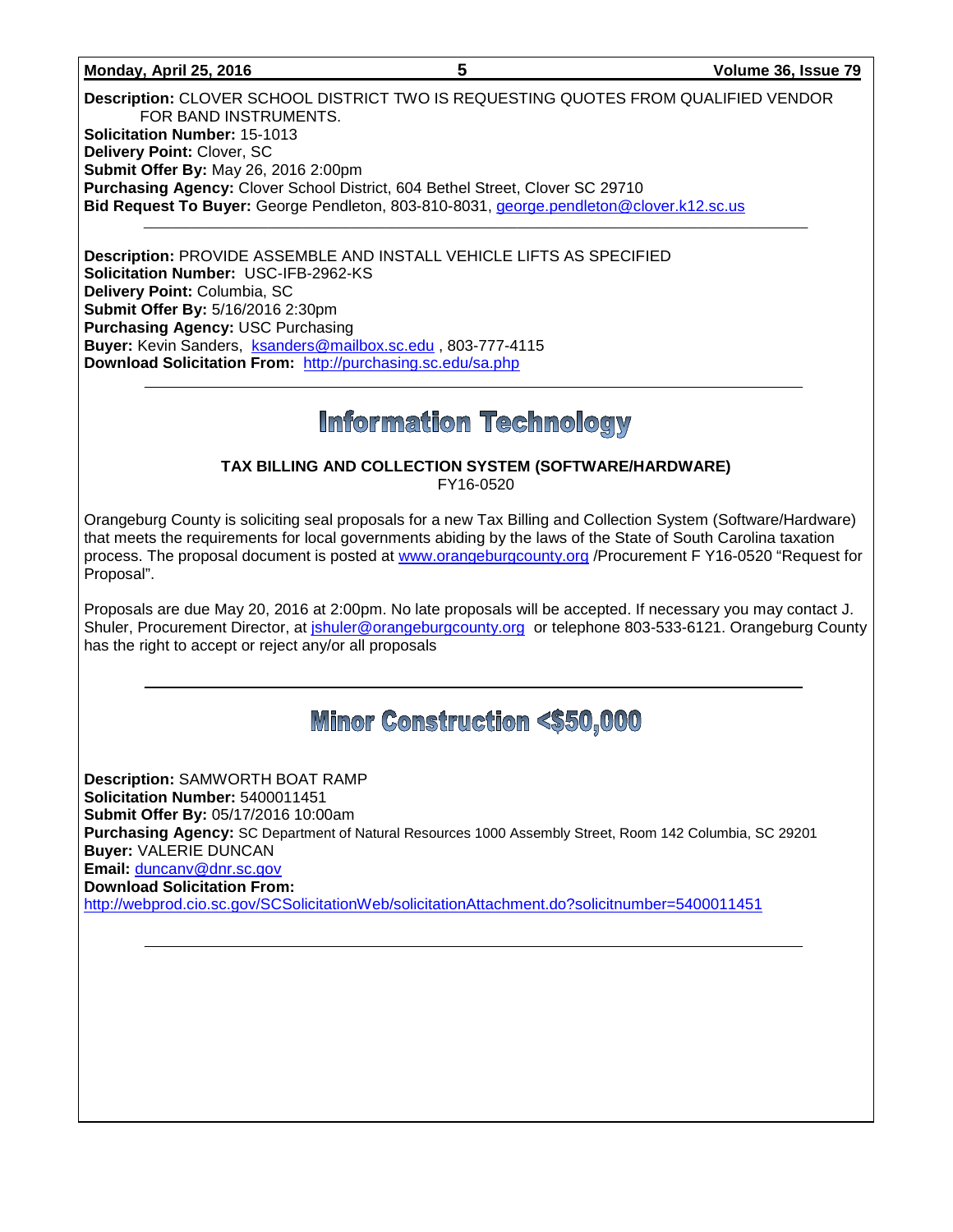| Volume 36, Issue 79 |  |  |
|---------------------|--|--|
|                     |  |  |

| Monday,<br>April 25, 2016 | Volume 36, Issue 79 |
|---------------------------|---------------------|
|                           |                     |

# Services

**Description:** DIALYSIS SERVICES FOR SCDC **Solicitation Number:** 5400010851

**Pre-Bid Conf.:** Mandatory 5/16/2016 10:00am

**Location:** SC Department of Corrections Purchasing Conference Room 4420, Broad River Road, Second Floor Columbia, SC 2921

**Submit Offer By:** 06/08/2016 11:00am

**Purchasing Agency:** SFAA, Div. of Procurement Services, MMO 1201 Main Street, Suite 600 Columbia, SC 29201 **Buyer:** ASHLEY WILLIAMS

**Email:** [aewilliams@mmo.sc.gov](mailto:aewilliams@mmo.sc.gov)

**Download Solicitation From:** 

<http://webprod.cio.sc.gov/SCSolicitationWeb/solicitationAttachment.do?solicitnumber=5400010851>

**Description:** REMOVE OLD STAIR TREADS AND INSTALL NEW STAIR TREADS **Solicitation Number:** B161015BFH **Delivery Point:** Charleston, South Carolina **Site Visit:** Non- Mandatory**,** Contact Buyer to schedule appointment. **Submit Offer By:** May 5, 2016 3:00pm **Purchasing Agency:** Medical University of South Carolina, 19 Hagood Avenue, Suite 408, Charleston, SC 29425 **Buyer:** Belinda Holloway, 843-792-4967, [brownbr@musc.edu](mailto:brownbr@musc.edu) **Download Solicitation From:** [Click Here](http://academicdepartments.musc.edu/vpfa/finance/purchasingap/vendors/solicit-awards/bids.htm)

\_\_\_\_\_\_\_\_\_\_\_\_\_\_\_\_\_\_\_\_\_\_\_\_\_\_\_\_\_\_\_\_\_\_\_\_\_\_\_\_\_\_\_\_\_\_\_\_\_\_\_\_\_\_\_\_\_\_\_\_\_\_\_\_\_\_\_\_\_\_\_\_\_\_\_\_\_\_\_\_\_\_\_\_\_\_\_\_\_\_\_\_\_\_\_\_

\_\_\_\_\_\_\_\_\_\_\_\_\_\_\_\_\_\_\_\_\_\_\_\_\_\_\_\_\_\_\_\_\_\_\_\_\_\_\_\_\_\_\_\_\_\_\_\_\_\_\_\_\_\_\_\_\_\_\_\_\_\_\_\_\_\_\_\_\_\_\_\_\_\_\_\_\_\_\_\_\_\_\_\_\_\_\_\_\_\_\_\_\_\_\_\_

**Description:** FOOD SERVICE AT THE OUTDOOR LAB **Solicitation Number:** 73761460 **Delivery Point:** Pendleton, SC **Submit Offer By:** June 11, 2016 1:45pm **Purchasing Agency:** Clemson University, Procurement Services, Administrative Services Bldg.,108 Perimeter Rd., Clemson, SC 29634 **Buyer:** Allison Patton, 864-656-3677, [apatton@clemson.edu](mailto:apatton@clemson.edu) **Download Solicitation From:** Online solicitations only. Solicitations can be viewed at

<https://clemson.ionwave.net/CurrentSourcingEvents.aspx>

**Description:** PROVIDE SERVICES FOR LAWN MAINTENANCE AT VARIOUS LOCATIONS ON THE CITADEL CAMPUS, THE MILITARY COLLEGE OF SC. **Solicitation Number:** Bid3097-JR-5/30/2016 **Delivery Point:** Charleston, SC **Pre-Bid Conf.:** Yes May 10, 2016 10:00am **Submit Offer By:** May 30, 2016 by close of business **Purchasing Agency:** The Citadel, Military College of South Carolina **Direct Inquiries To Buyer:** Jalorie Robinson843-953-5279

\_\_\_\_\_\_\_\_\_\_\_\_\_\_\_\_\_\_\_\_\_\_\_\_\_\_\_\_\_\_\_\_\_\_\_\_\_\_\_\_\_\_\_\_\_\_\_\_\_\_\_\_\_\_\_\_\_\_\_\_\_\_\_\_\_\_\_\_\_\_\_\_\_\_\_\_\_\_\_\_\_\_\_\_\_\_\_\_\_\_\_\_\_\_\_\_

**Download Solicitation From:** <http://www.citadel.edu/root/procurement-vendors/solicitations>

**Description:** PROVIDE TRANSCRIPTION SERVICES FOR THE UNIVERSITY OF SOUTH CAROLINA COLUMBIA CAMPUS **Solicitation Number:** USC-FPB-2933-DG **Delivery Point:** University of South Carolina, Columbia SC, 29208 **Submit Offer By:** May 10, 2016 11:00am **Purchasing Agency:** University of South Carolina Purchasing Department, 1600 Hampton Street, Columbia SC, 29208 **Buyer:** Dennis Gallman, 803-777-4115 / [gallmand@mailbox.sc.edu](mailto:gallmand@mailbox.sc.edu) **Download Solicitation From:** [http://purchasing.sc.edu](http://purchasing.sc.edu/)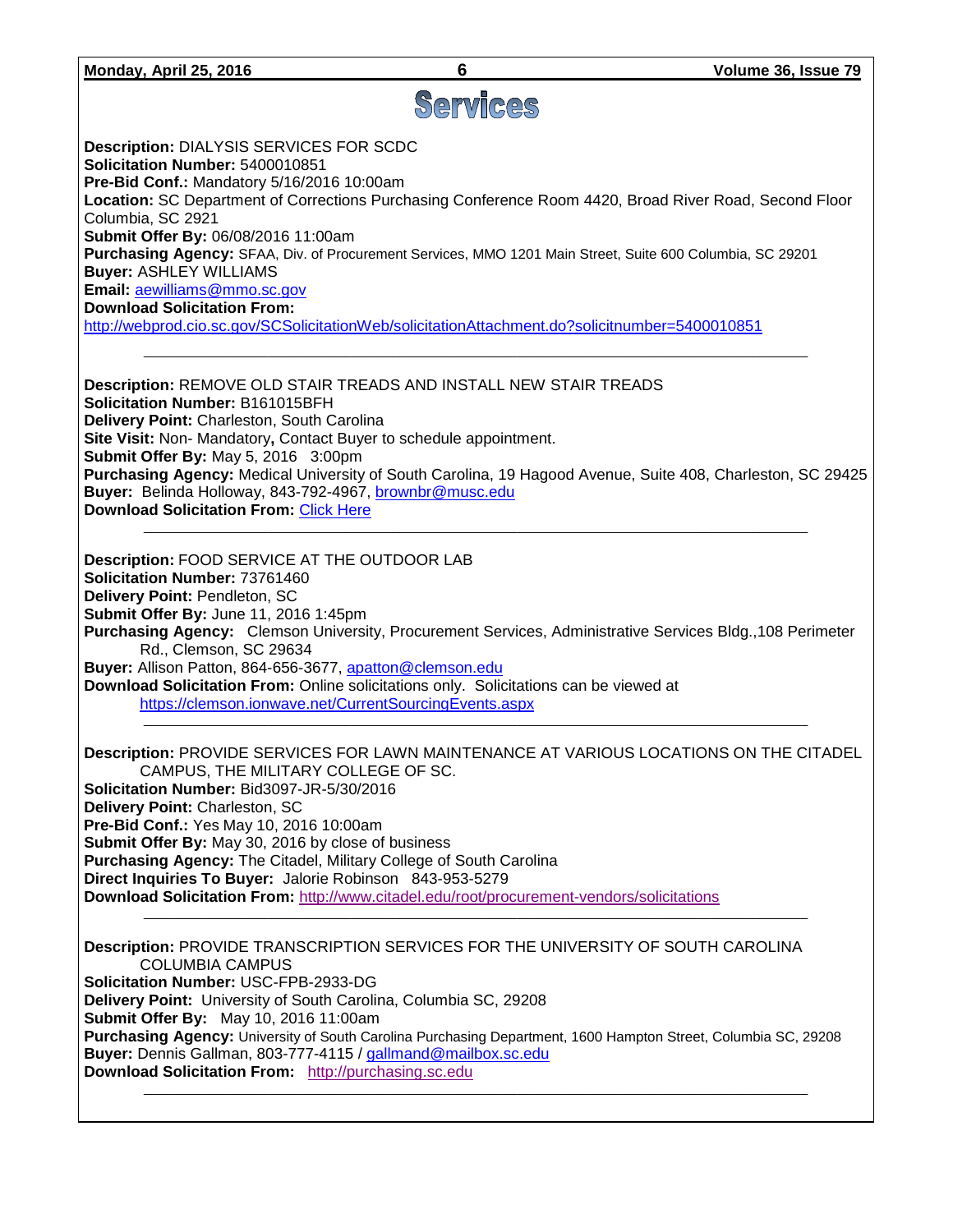### **Monday, April 25, 2016 7 Volume 36, Issue 79**

**Description:** CO-OPERATIVE TERM CONTRACT FOR FRESH BREAD PRODUCTS (FORT MILL SCHOOL DISTRICT, CHESTER COUNTY SCHOOL DISTRICT, CHESTERFIELD COUNTY SCHOOL DISTRICT, AND LANCASTER COUNTY SCHOOL DISTRICT) **Solicitation Number:** 15-032 **Delivery Point:** 4 districts listed above

**Submit Offer By:** May 27, 2016 10:00am

**Purchasing Agency:** Fort Mill School District Four, 2233 Deerfield Drive, Fort Mill, SC 29715 (lead agency) Direct Inquiries To: [schoenmakerc@fortmillschools.org](mailto:schoenmakerc@fortmillschools.org)

**Description:** MODULAR CLASSROOM FOR THE BEAUFORT COUNTY SHERIFF'S OFFICE **Solicitation Number:** IFB 051216 **Delivery Point:** Beaufort, SC 29906 **Submit Offer By:** May 12, 2016 3:00pm **Purchasing Agency:** Beaufort County Purchasing Department, 106 Industrial Village Road, Building #2, Beau-

fort, SC 29906

**Buyer:** Dave Thomas, 843-255-2353, [dthomas@bcgov.net](mailto:dthomas@bcgov.net)

**Bid Request:** Linda Maietta, 843-255-2297, [lmaietta@bcgov.net](mailto:lmaietta@bcgov.net)

**Download Solicitation From:** [www.bcgov.net](http://www.bcgov.net/) , Bidding Opportunities

**Description:** THE SCHOOL DISTRICT OF PICKENS COUNTY is seeking competitive sealed bids from qualified moving contractors to provide moving services for materials and equipment throughout the District. Classroom materials and some equipment items for teachers and staff members will be moved from AR Lewis Elementary and Holly Springs Elementary to other schools within the District. There are classrooms at 13 other District school locations that are also being moved. All moving is to take place from June 6th - June 16th 2016. Prospective bidders shall be capable of demonstrating a successful history of coordinating and providing moving services for K-12 public schools. They shall have a minimum of 10 years of experience and be located within 75 miles of the School District of Pickens County (415 Ann Street, Pickens, SC 29671).

\_\_\_\_\_\_\_\_\_\_\_\_\_\_\_\_\_\_\_\_\_\_\_\_\_\_\_\_\_\_\_\_\_\_\_\_\_\_\_\_\_\_\_\_\_\_\_\_\_\_\_\_\_\_\_\_\_\_\_\_\_\_\_\_\_\_\_\_\_\_\_\_\_\_\_\_\_\_\_\_\_\_\_\_\_\_\_\_\_\_\_\_\_\_\_\_

**Solicitation Number:** BVB 116-41-5-4

**Deadline For Questions:** 5/2/16 at 10:00 am

**Direct Questions / Inquiries To: [KateWilson@pickens.k12.sc.us](mailto:KateWilson@pickens.k12.sc.us)** 

**Submit Offer By/ To:** 5/4/16 at 2:00pm. School District of Pickens County, Attn: Kate Wilson, Coordinator of Procurement, 1348 Griffin Mill Road, Easley, SC 29640

**Download Solicitation From:** [www.pickens.k12.sc.us](http://www.pickens.k12.sc.us/) ; departments, procurement; solicitations & awards

## **Supplies**

\_\_\_\_\_\_\_\_\_\_\_\_\_\_\_\_\_\_\_\_\_\_\_\_\_\_\_\_\_\_\_\_\_\_\_\_\_\_\_\_\_\_\_\_\_\_\_\_\_\_\_\_\_\_\_\_\_\_\_\_\_\_\_\_\_\_\_\_\_\_\_\_\_\_\_\_\_\_\_\_\_\_\_\_\_\_\_\_\_\_\_\_\_\_\_\_

**Description:** SAND CLAY **Solicitation Number:** 5400011407 **Submit Offer By:** 05/02/2016 10:00am **Purchasing Agency:** SC Department of Corrections 4420 Broad River Road Columbia, SC 29210 **Buyer:** MYRTLE DEWERDT **Email:** [dewerdt.myrtle@doc.state.sc.us](mailto:dewerdt.myrtle@doc.state.sc.us) **Download Solicitation From:**  <http://webprod.cio.sc.gov/SCSolicitationWeb/solicitationAttachment.do?solicitnumber=5400011407>

**Description:** REPAIR GENERATOR **Solicitation Number:** 5400011421 **Submit Offer By:** 05/03/2016 10:00am **Purchasing Agency:** SC Department of Corrections 4420 Broad River Road Columbia, SC 29210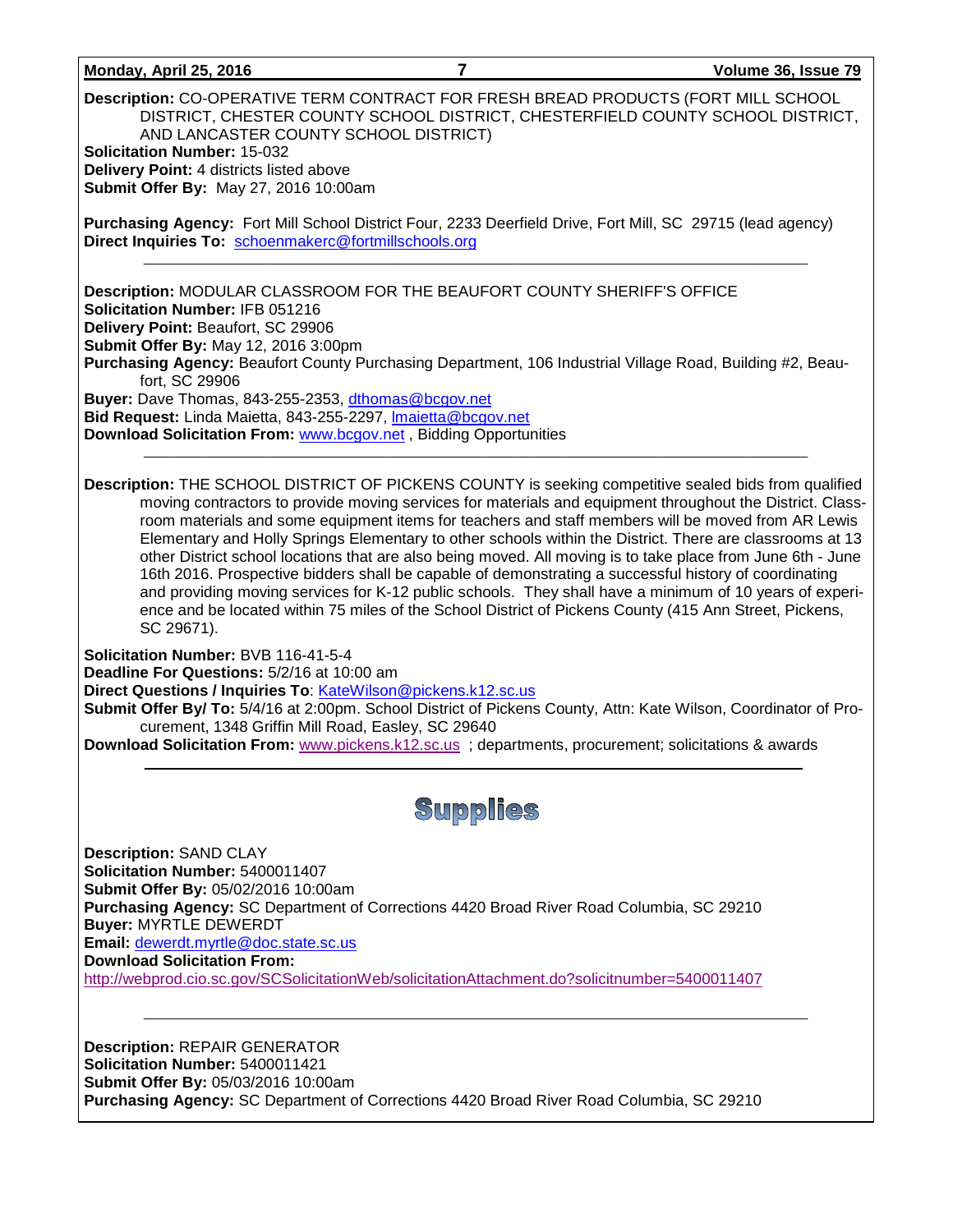### **Monday, April 25, 2016 8 Volume 36, Issue 79**

**Buyer:** LAURIE BRANHAM **Email:** [branham.lauriel@doc.state.sc.us](mailto:branham.lauriel@doc.state.sc.us) **Download Solicitation From:**  <http://webprod.cio.sc.gov/SCSolicitationWeb/solicitationAttachment.do?solicitnumber=5400011421>

**Description:** SETINA PUSH BUMPERS **Solicitation Number:** 5400011431 **Submit Offer By:** 05/05/2016 2:00pm **Purchasing Agency:** SC Department of Public Safety 10311 Wilson Boulevard, D-1 Blythewood, SC 29016 **Buyer:** SERENA SAUNDERS **Email:** [serenasaunders@scdps.gov](mailto:serenasaunders@scdps.gov) **Download Solicitation From:**  <http://webprod.cio.sc.gov/SCSolicitationWeb/solicitationAttachment.do?solicitnumber=5400011431>

**Description:** OCONEE COUNTY, SC IS ACCEPTING BIDS TO ESTABLISH A TERM CONTRACT FOR OFFICER UNIFORMS ON AN AS NEEDED BASIS FOR THE SHERIFF'S OFFICE, ANIMAL CONTROL AND DETENTION CENTER. **Solicitation Number:** ITB 15-22 **Delivery Point:** Walhalla, SC **Submit Offer By:** May 26, 2016 by 2:00pm **Purchasing Agency:** Oconee County Procurement, 415 South Pine Street, Walhalla, SC 29691 Buver: Robyn M. Courtright, 864-364-5298 / [rcourtright@oconeesc.com](mailto:rcourtright@oconeesc.com) **Download Solicitation From:** <http://www.oconeesc.com/Departments/KZ/Procurement.aspx>

\_\_\_\_\_\_\_\_\_\_\_\_\_\_\_\_\_\_\_\_\_\_\_\_\_\_\_\_\_\_\_\_\_\_\_\_\_\_\_\_\_\_\_\_\_\_\_\_\_\_\_\_\_\_\_\_\_\_\_\_\_\_\_\_\_\_\_\_\_\_\_\_\_\_\_\_\_\_\_\_\_\_\_\_\_\_\_\_\_\_\_\_\_\_\_\_

## **SCBO Notices**

## **VENDORS, DON'T NEGLECT TO CHECK THE STATE'S FIXED PRICE BIDS**

If authorized by the original solicitation, the State may use "competitive fixed price bidding" to create procurements with an open response date. These fixed price bids are advertised in SCBO once, but the solicitation may provide for bids to be accepted continuously or periodically during the contract term. The links below take you to a listing of all open solicitations conducted by the central purchasing office using the competitive fixed pricing bidding rules.

> Fixed Price Bids - [Information Technology](http://www.mmo.sc.gov/PS/vendor/PS-vendor-fixed-price-bids-it.phtm) (Open Response Date) Fixed Price Bids - [Supplies & Services](http://www.mmo.sc.gov/PS/vendor/PS-vendor-fixed-price-bids-ss.phtm) (Open Response Date)

## **INSPECTOR GENERAL'S FRAUD HOTLINE**

(State Agency fraud only)

1-855-723-7283 / [http://oig.sc.gov](http://oig.sc.gov/)

\_\_\_\_\_\_\_\_\_\_\_\_\_\_\_\_\_\_\_\_\_\_\_\_\_\_\_\_\_\_\_\_\_\_\_\_\_\_\_\_\_\_\_\_\_\_\_\_\_\_\_\_\_\_\_\_\_\_\_\_\_\_\_\_\_\_\_\_\_\_\_\_\_\_\_\_\_\_\_\_\_\_\_\_\_\_\_\_\_\_\_\_\_\_\_\_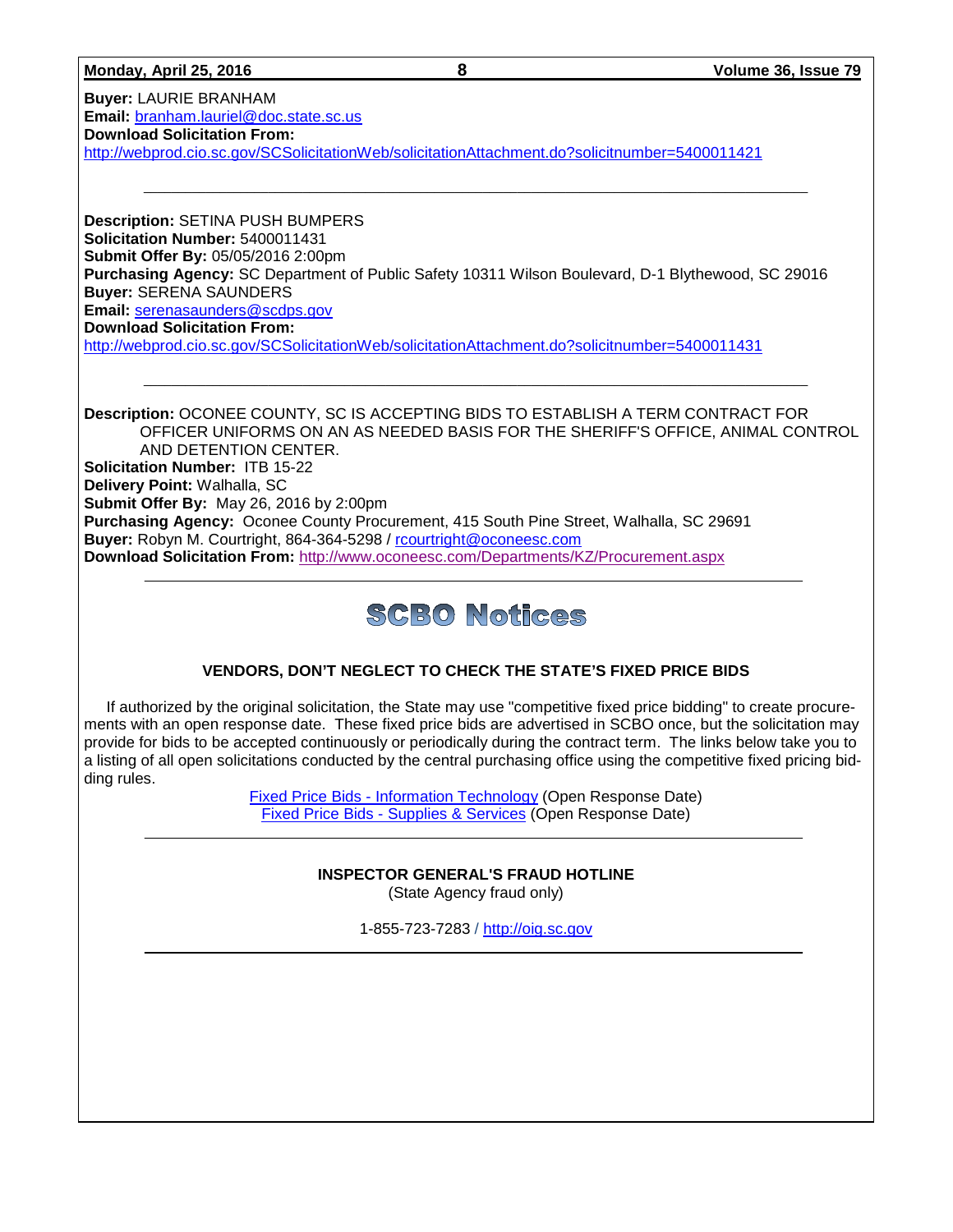

Customer Comment System:<http://www.mmo.sc.gov/PS/ccs/MMO-ccs-index.phtm>

Telephone 803-737-0600